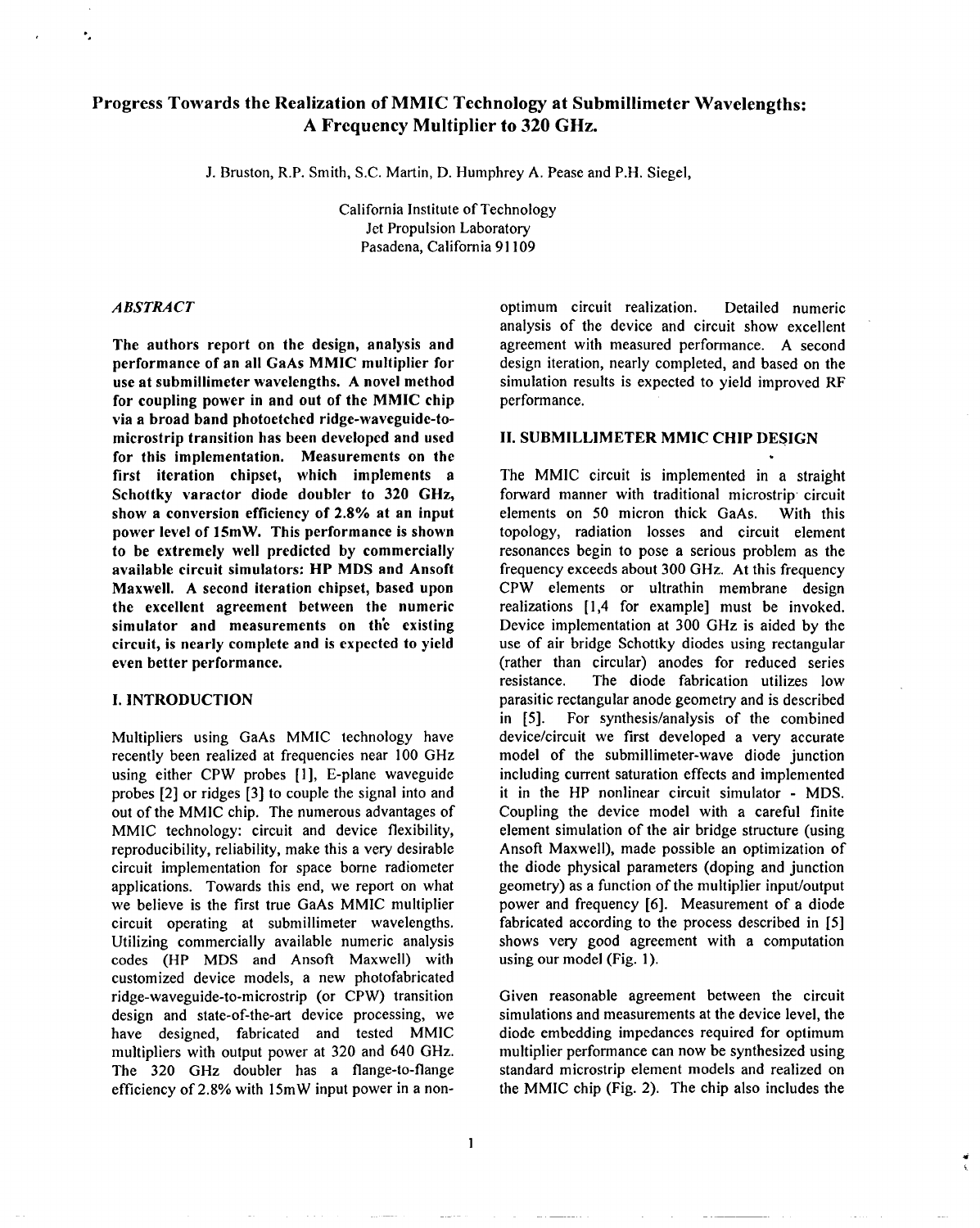required frequency separating filters and bias circuitry. As a first iteration, the 320 multiplier design discussed in this paper utilized a non-optimum epilayer doping, and the circuits were designed using standard microstrip models from MDS, which were later found to be very inaccurate at our frequency of interest with the 50 micron thick substrate.

### **III. MOUNT IMPLEMENTATION**

In order to couple power into and out of the MMIC chip and at the same time allow rapid insertion and removal of the device under test, we designed and implemented a ridge-waveguide-to microstrip (or CPW) transition based upon a concept described in [7]. In this realization however, the ridges are chemically milled from BeCu sheet in a photolithographic process which can be used to mass produce individual designs. The ridges are then permanently soldered into their respective positions in the E-plane of a split waveguide block (Fig. 3). Once in place, the block halves are permanently mated to form inline input and output waveguides for the multiplier. The MMIC chip is positioned on a mobile post set between the two waveguides and brought into contact with the ridge transitions via a rotating cam mechanism. The chip is held in position by pressure alone and can be quickly removed and replaced without damage to the circuit. Bias contacts are made to the chip by wire bonds from either side and can be implemented after the chip has been pinned into its final location in the block. For more permanent mounting the chip would be glued in position, The ridge coupling circuit and mount is very flexible and can also be used for mixers, detectors etc. with equal or non-equal waveguide inputoutput cross section and is described more fully in [8].

For the 160-to-320 GHz doubler implementation the ridges were formed from 3 and 1.5 mil thick BeCu respectively. Measurements in test blocks with 50 ohm microstrip line between the ridge transitions yields 0.5 dB insertion loss per ridge over 25% bandwidth (better than -15 dB return loss) at 160 GHz, and about 1 dB insertion loss over 20% bandwidth at 320 GHz. A photograph showing the ridges contacting the 160-320 GHz MMIC doubler chip in its waveguide block appears as Fig. 4.

## IV. MEASUREMENTS AND ANALYSIS

RF measurements of multiplier performance are readily accomplished with the inline waveguide

input/output ports. A swept backward wave oscillator (120-170 GHz) with 15mW maximum output power was used as a pump source and power at 320 GHz was measured with an overmoded Anritsu thermister power head calibrated against a waveguide calorimeter and a Keating acousto-optic bolometer. Measurements of the first run of 320 GHz doubler chips has provided a maximum efficiency of 2,8% over a narrow bandwidth (Fig. 5). Input coupling to the diode through the 160 GHz ridge was excellent as manifested by the resulting current flow in the device even at large reverse bias. The theoretical maximum conversion efficiency of the diode (30%), is greatly reduced however, by RF losses in the circuit at 300 GHz where radiation effects are large (non TEM modes generated in the circuit which do not couple to the output ridge). In addition the MDS circuit models for the filter and matching elements are not accurate at the output frequency of the multiplier due to the convenient-to-handle but electrically thick 50 micron GaAs substrate.

In order to accurately analyze the entire circuit and get a better understanding of the apparent losses, it was necessary to use a full three dimensional finite element analysis (HFSS/Maxwell) to determine the S parameters of each functional element. It is important with HFSS to perform the simulation on the entire structure, including the incident waveguides, ridges and microstrip circuit, to ensure that the modes are correct. Using a method which consists of replacing the active junction by a port by means of a "coaxial probe" [9], we computed the S parameters of the full passive waveguide multiplier structure. These are then inserted into MDS, and together with the diode nonlinear model, allowed an accurate computation of the expected doubler performance as a function of frequency. The result of the analysis, and comparison with measurement is given in Fig. 5. As can be seen, the agreement is very good, and shows that the circuit works as designed although obviously not as well as we had hoped when the initial design was laid out!

The excellent agreement between the measured and predicted multiplier performance have allowed us to redesign the doubler chip layout with some confidence as to the realization of improved efficiency and bandwidth (20% efficiency over 10% bandwidth). We have also begun development of CPW designs for 320 and 640 GHz using modified ridge transitions.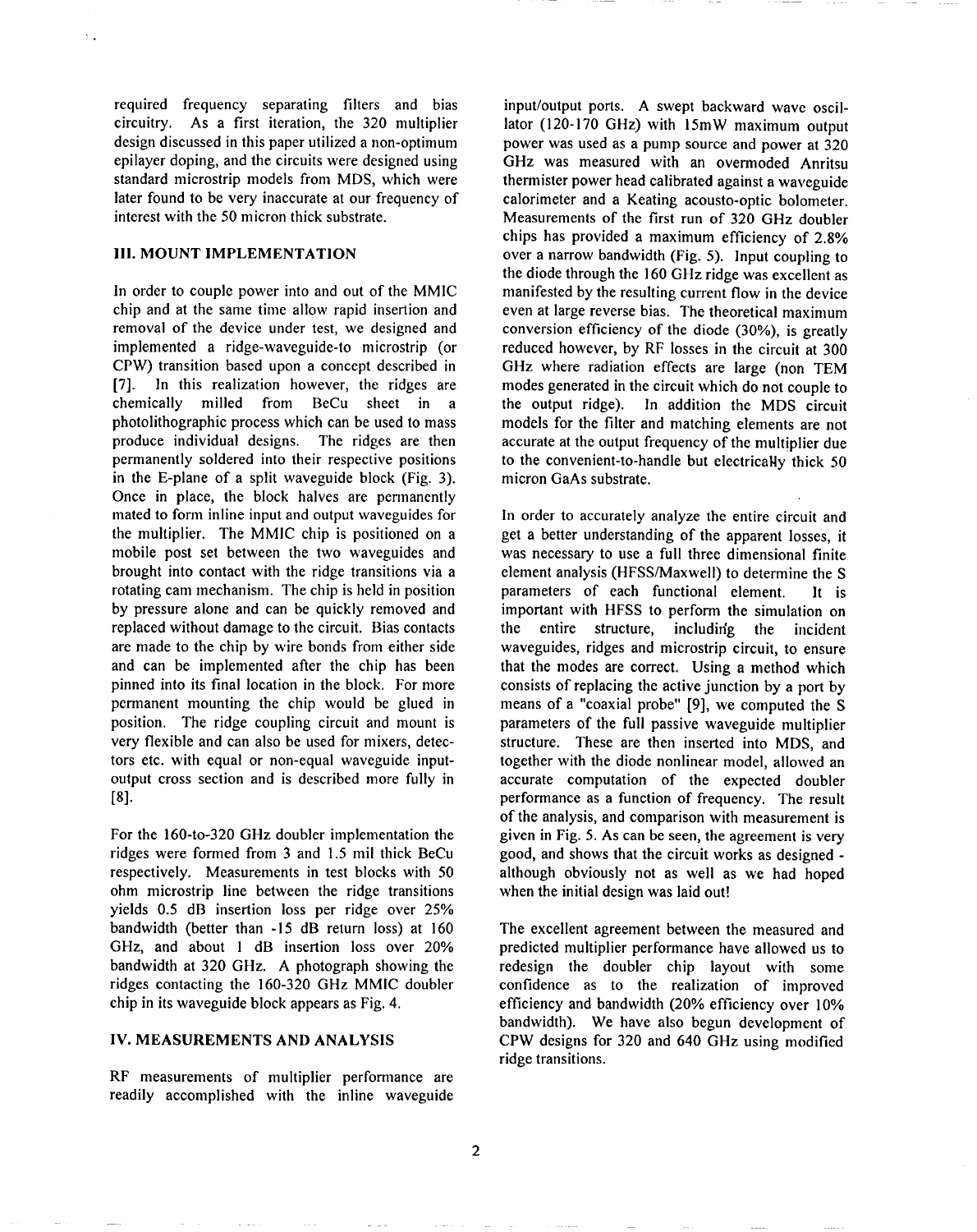### V. ACKNOWLEDGMENTS

 $\bullet$ 

The research described in this paper was carried out by the Jet Propulsion Laboratory, California Institute of Technology under a contract with the National Aeronautics and Space Administration. The authors would like to additionally acknowledge the support and contributions of Peter Bruneau (test block fabrication).

# VI. REFERENCES

[1]. F. Brauchler, "Finite Ground Coplanar Passive and Active Circuits," Technical Report no. SSEL-267, University of Michigan, Ann Harbor, 1996.

[2]. D.F. Filipovic, "Analysis and Design of Dielectric Lens Antenna and Planar Multiplier Circuits for Millimeter Wave Applications," Ph.D. thesis, University of Michigan, Ann Harbor, 1995.

[3]. T.C. Ho, S.W. Chen, K. Pande, and P.D. Rice, "A W-Band Integrated Power Module Using MMIC MESFET Power Amplifiers and Varactor Doublers," IEEE Transactions on Microwave Theory and Techniques, vol. 41, no. 12, pp. 2288-2294, December 1993.

[4]. Linda P. B. Katehi and Gabriel M. Rebeiz, "Novel Micromachined Approaches to MMICS Using Low-Parasitic, High-Performance Transmission Media and Environments," presented at the 1996 IEEE MTT-S International Microwave Symposium, San Francisco, CA, June 1996.

[5]. R.P. Smith, S.C. Martin, M. Kim, J. Bruston, D. Humphrey, P.H. Siegel, "Advances in Submillimeter Semiconductor-based Device Designs and Processes," Eighth International Symposium on Space Terahertz Technology, March 25-27, 1997.

[6]. Jean Bruston, R, Peter Smith, ]mran Mehdi and Peter H. Siegel, "Analysis and Optimization of Planar Rectangular T-anode Schottky Barrier Diodes for Submillimeter-wave Multipliers", 26th European Microwave Conference, September 1996.

[7]. D. Winkler, A.H. Worsham, N.G. Ugras, D.E, Prober, N.R. Erickson and P.F. Goldsmith: "A 75- 110 GHz S1S mixer with integrated tuning and coupled gain," Nonlinear Superconductive Electronics and Josephson Devices, Plenum Press, NY, pp.73-79, 1991.

[8]. J. Bruston, P.H. Siegel and P. Bruneau, "A Novel Millimeter and Submillimeter-Wave MMIC Characterization Probe Fixture," JPL New **Technology** Report, NPO-I 9949/9573, May 1996.

[9]. J. Tuovinen and N.R. Erickson, "Verification of the finite element analysis and study of losses of a planar diode doubler," 5th International Symposium on Space THz Technology, March 1994, pp. 437.

#### **VII.** FIGURES



Fig. 1. S parameters of a  $1x4.6 \mu m^2$  Schottky diode with an epilayer doping of  $3x10^{23}$ m<sup>-3</sup>, embedded in its CPW test structure: Measured (continuous line) and simulated (dashed line) from 95 to 105 GHz, at different bias voltage levels Vb. The agreement is excellent and shows the accuracy of the diode model and of the simulation.